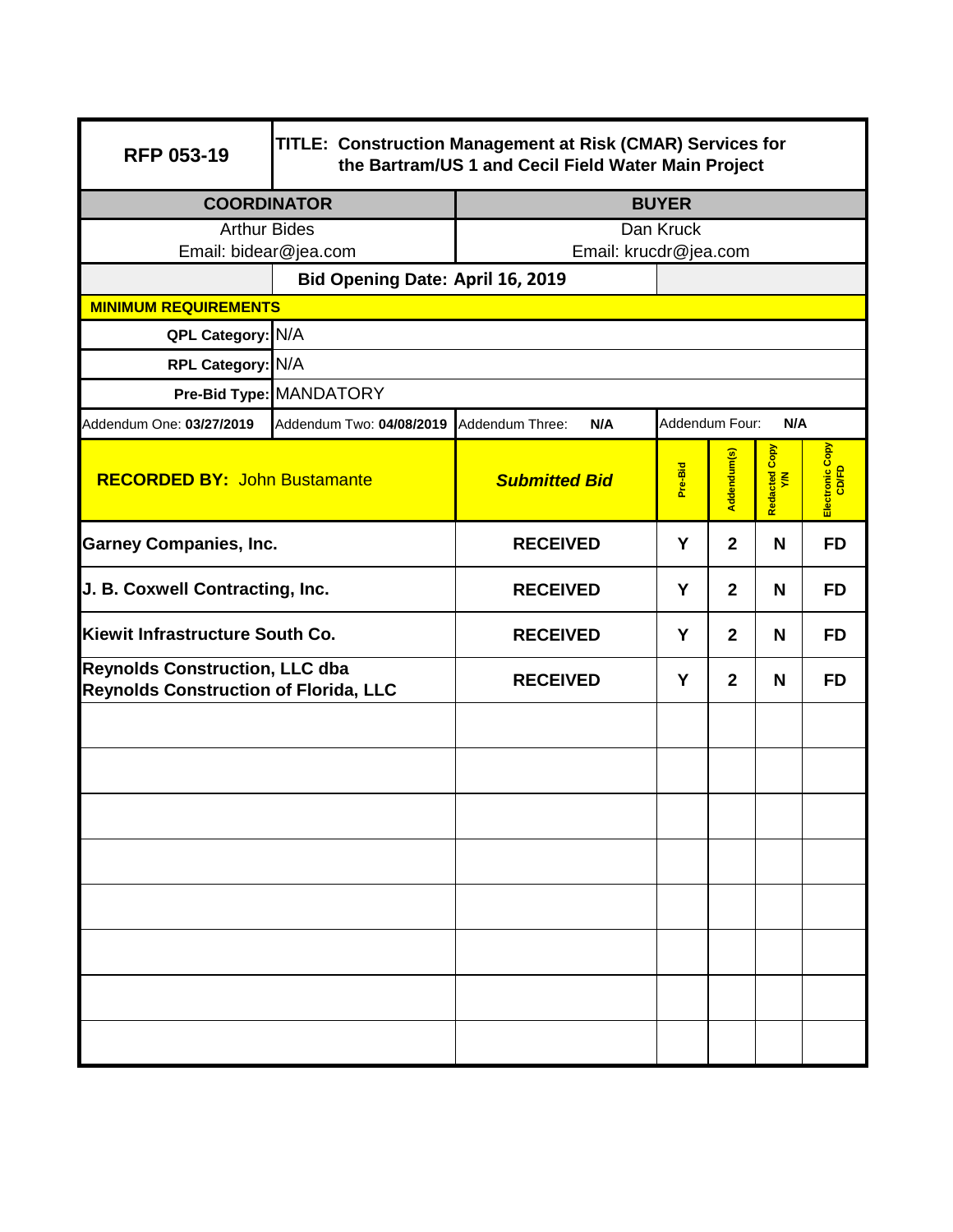| <b>RFP 058-19</b>                    | TITLE: Innovative Wastewater Treatment Program |                        |                       |             |                     |                 |  |
|--------------------------------------|------------------------------------------------|------------------------|-----------------------|-------------|---------------------|-----------------|--|
| <b>COORDINATOR</b>                   |                                                | <b>BUYER</b>           |                       |             |                     |                 |  |
| John Hurford                         |                                                | Dan Kruck              |                       |             |                     |                 |  |
|                                      | Email: hurfw@jea.com                           |                        | Email: krucdr@jea.com |             |                     |                 |  |
|                                      | Bid Opening Date: April 16, 2019               |                        |                       |             |                     |                 |  |
| <b>MINIMUM REQUIREMENTS</b>          |                                                |                        |                       |             |                     |                 |  |
| QPL Category: N/A                    |                                                |                        |                       |             |                     |                 |  |
| RPL Category: N/A                    |                                                |                        |                       |             |                     |                 |  |
|                                      | Pre-Bid Type: MANDATORY                        |                        |                       |             |                     |                 |  |
| Addendum One: 04/10/2019             | Addendum Two:<br>N/A                           | Addendum Three:<br>N/A | Addendum Four:        |             | N/A                 |                 |  |
| <b>RECORDED BY: John Bustamante</b>  |                                                | <b>Submitted Bid</b>   | Pre-Bid               | Addendum(s) | Redacted Copy<br>YM | Electronic Copy |  |
| <b>Constantine Engineering, Inc.</b> |                                                | <b>RECEIVED</b>        | Y                     | 1           | N                   | <b>FD</b>       |  |
| <b>Gannett Fleming, Inc.</b>         |                                                | <b>RECEIVED</b>        | Y                     | 1           | N                   | <b>FD</b>       |  |
| <b>Hazen and Sawyer</b>              |                                                | <b>RECEIVED</b>        | Y                     | 1           | N                   | <b>FD</b>       |  |
| Lombardo Associates, Inc.            |                                                | <b>RECEIVED</b>        | Y                     | 1           | N                   | <b>FD</b>       |  |
| Wright-Pierce, Inc.                  |                                                | <b>RECEIVED</b>        | Y                     | 1           | N                   | <b>FD</b>       |  |
|                                      |                                                |                        |                       |             |                     |                 |  |
|                                      |                                                |                        |                       |             |                     |                 |  |
|                                      |                                                |                        |                       |             |                     |                 |  |
|                                      |                                                |                        |                       |             |                     |                 |  |
|                                      |                                                |                        |                       |             |                     |                 |  |
|                                      |                                                |                        |                       |             |                     |                 |  |
|                                      |                                                |                        |                       |             |                     |                 |  |